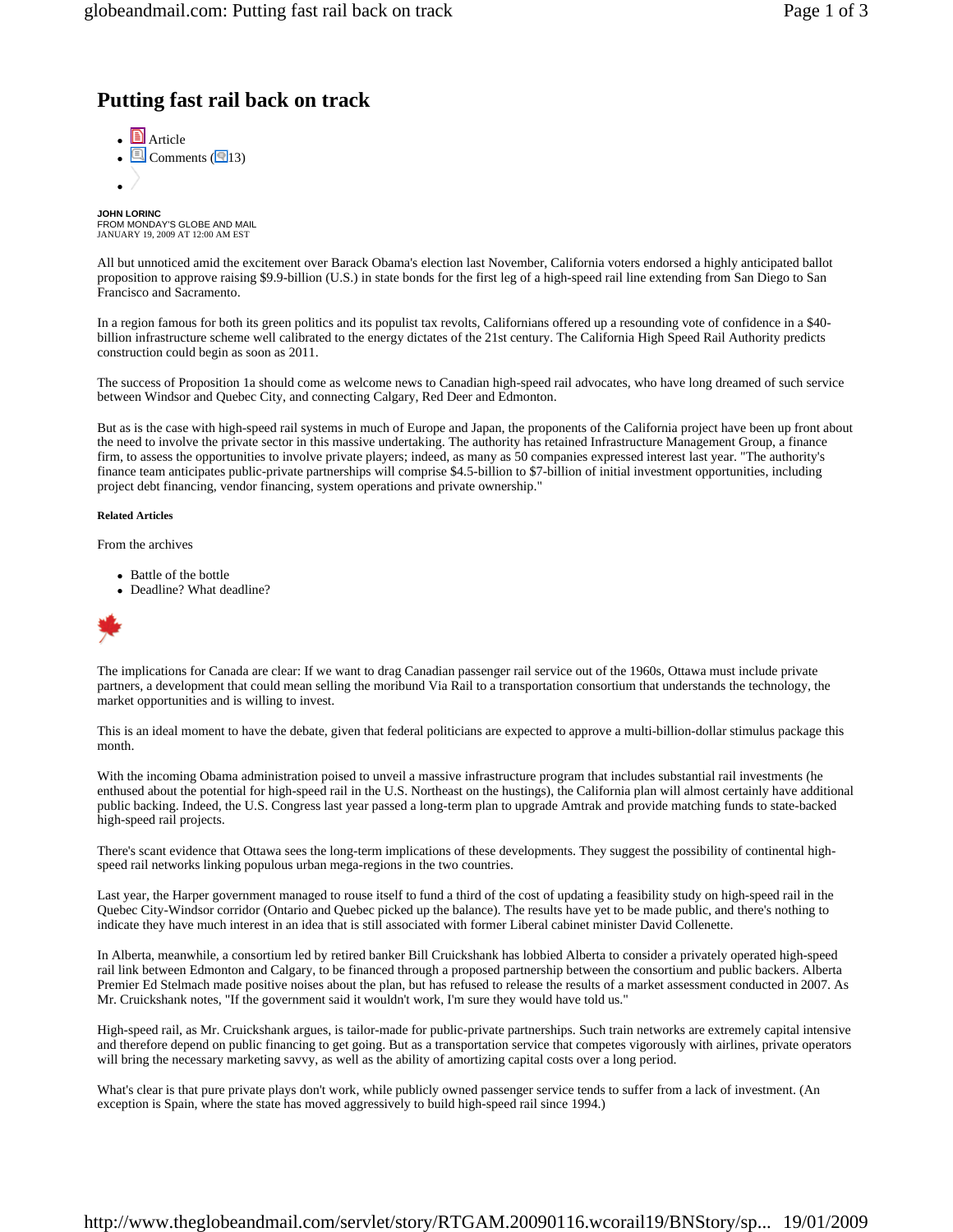Earlier attempts to privately develop such networks in Texas and Florida failed because of inadequate financing. In Japan, which originated the bullet trains in the 1960s as a national transportation policy, private firms now run the service.

In much of Europe, state-run rail companies and private investors have a history of collaborating successfully across national borders, the best example being Eurostar, the London-Brussels-Paris high-speed rail service that now commands a 60- to 70-per-cent share of the transportation market among the three cities.

The business proposition is that when customers factor in all the delays associated with flying, high-speed rail becomes a convincingly competitive option, in both price and time. In France, according to California officials, the TGV service between Paris and Marseille saw its market share triple, to 65 per cent, between 2001 and 2006 - a growth trajectory that actually prompted one discount airline to discontinue short-haul service between those cities.

The environmental proposition is simple: High-speed trains are a lot cleaner than planes and cars. As Mr. Cruickshank has calculated, an Edmonton-Calgary line could offset 150,000 tonnes of greenhouse gases each year.

If the recent developments in California do herald the beginning of a new era for 21st century rail in the U.S., Canada desperately needs to insert itself into that conversation, making the case for cross-border service connections and international joint ventures involving private investors.

Mr. Obama will soon be coming to Ottawa - presumably by plane. It's the perfect time to begin the discussion.

*John Lorinc is a Toronto journalist and author of* The New City.

\n- $$
\blacksquare
$$
 Article
\n- $\blacksquare$  Comments  $\blacksquare$  13
\n- $\blacktriangleright$
\n

Recommend this article? 2 votes

View the most recommended

#### **Small Business**



**Survival of the fittest in Toronto's Distillery District** 

**Autos** 



**Motor City is staking a lot on new models** 

**Travel**